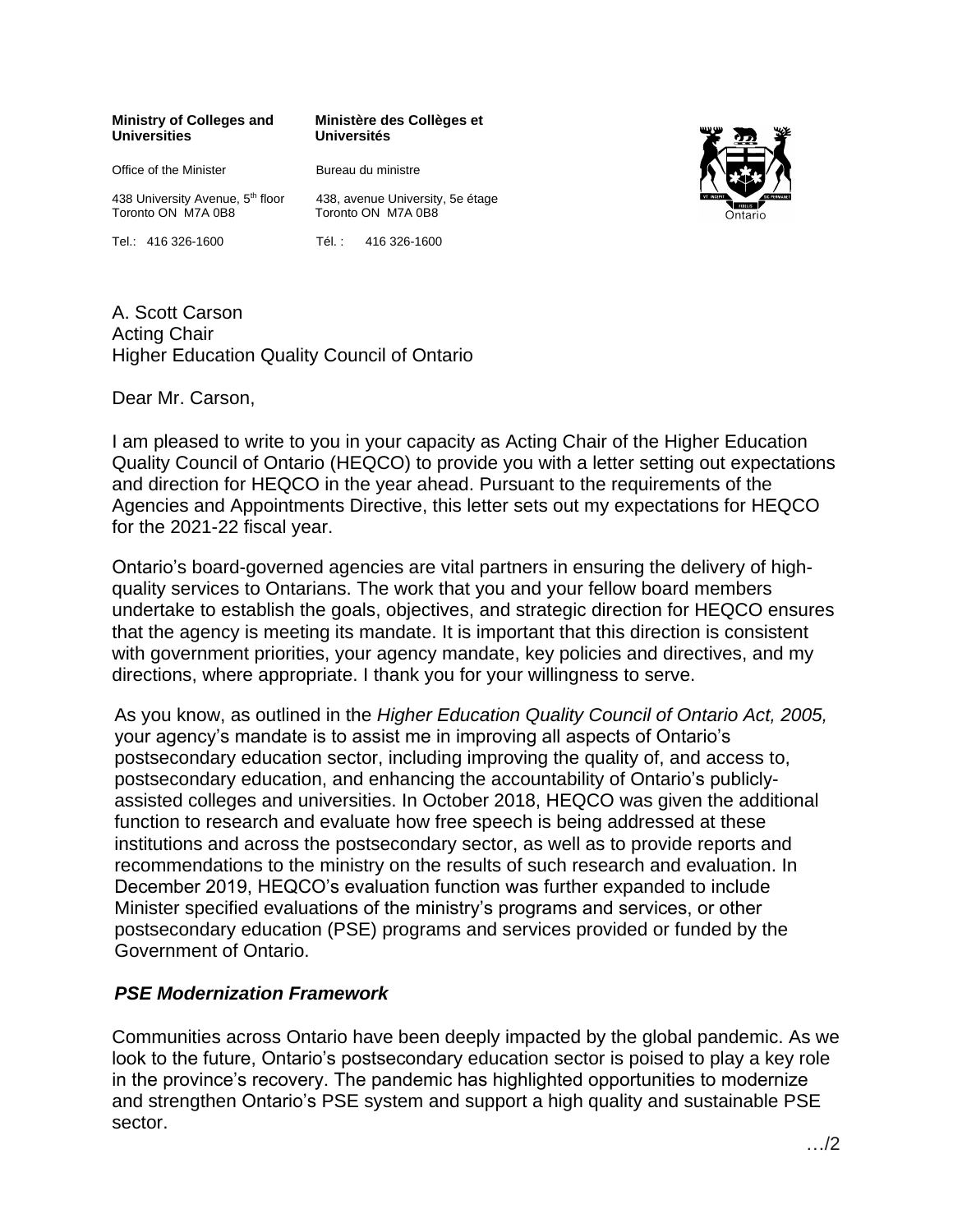To ensure that Ontario is building on the talent and skills of our students and graduates to drive Ontario's economic recovery, the ministry's vision for the future includes a focus on community impact, virtual learning, how students learn, accountability and affordability and research and science.

HEQCO is mandated to undertake research, evaluations and recommendations to inform and support the ministry's work. It is important that the Council's research, evaluations and recommendations align with the ministry's priorities including the PSE Modernization Framework. HEQCO's focus on improving the quality/learning outcomes, access and accountability/system design of the postsecondary sector and the agency's key role on free speech, aligns well with ministry priorities. HEQCO will continue to play an important role in 2021-22 in supporting government priorities.

## *Priorities for Agency Sector*

This year, government priorities have been identified for the provincial agency sector. As part of the government of Ontario, agencies are expected to act in the best interests of Ontarians by being efficient, effective, and providing value for money to taxpayers. This includes:

### 1. **Competitiveness, Sustainability and Expenditure Management**

- operating within your agency's allocations
- exploring opportunities for revenue generation
- identifying and pursuing efficiencies and savings
- complying with applicable direction related to supply chain centralization, Realty Interim Measures and Agency Office Location Criteria

### 2. **Transparency and Accountability**

- abiding by applicable government directives and policies and ensuring transparency and accountability in reporting
- adhering to requirements of the Agencies and Appointment Directive, and responding to audit findings, where applicable
- identifying appropriate skills, knowledge and experience needed, with a skills matrix, to effectively support the board's role in agency governance and accountability

### 3. **Risk Management**

• developing and implementing an effective process for the identification, assessment and mitigation of risks, including planning for and responding to emergency situations such as COVID-19

### 4. **Workforce Management**

• optimizing your agency's workforce to enable efficient and effective fulfilment of government priorities, while enhancing customer service standards